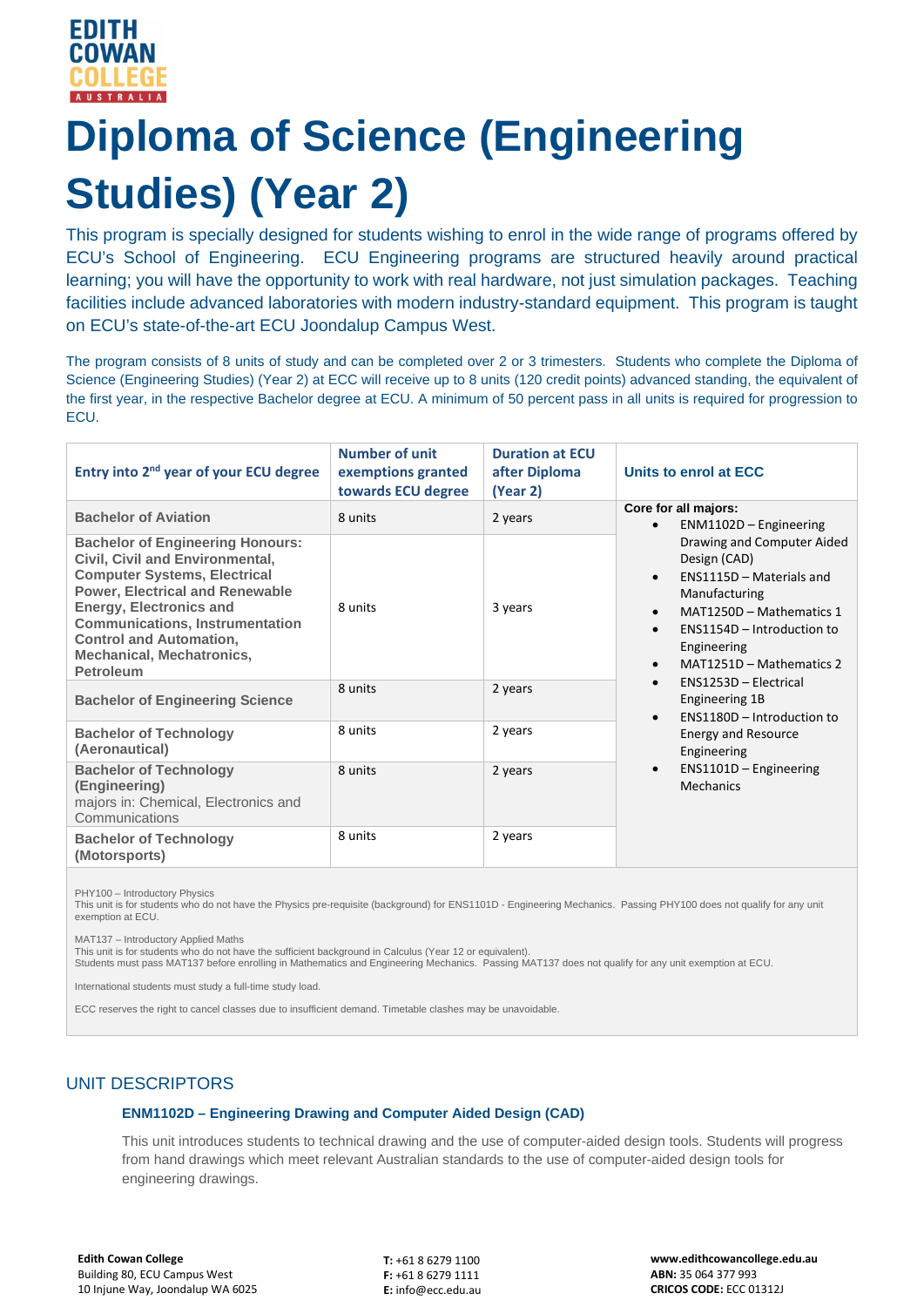#### **ENS1115D – Materials and Manufacturing**

This unit develops students' knowledge of common engineering materials and enables them to select materials based on their inherent properties and to develop a direct link between the structure and mechanical behaviour of materials.

#### **MAT1250D – Mathematics 1**

(Prerequisite: Year 12 Calculus, MAT137 – Introductory Applied Maths or equivalent)

This unit deals with complex numbers, functions of two variables and their derivatives, differentiation of hyperbolic, inverse trigonometric and reciprocal trigonometric functions, related rates problems, integration techniques and their application to solve volume and length problems, the solution of first and second order differential equations and their application to applied problems.

#### **ENS1154D – Introduction to Engineering**

This unit introduces students to the discipline and practice of professional engineering. The role of engineers and some of the important concepts that characterise the engineering approach to solving technical problems are described. In addition, the importance of appropriate communication and the management aspects of engineering are introduced. The unit includes a group design project that takes the student through the engineering design process from client specification, around an iterative design loop, to a fully documented final solution.

#### **MAT1251D – Mathematics 2**

(Prerequisite: Year 12 Maths Methods, MAT137 – Introductory Applied Maths or equivalent)

This unit introduces linear algebra, operations research, probability, and their application to problems arising in applied contexts. Students will be introduced to the vectors, matrices, the solution of linear systems of equations, the formulation and solution of linear programming problems, network optimisation, continuous probability distributions and reliability analysis.

#### **ENS1253D – Electrical Engineering 1B**

This unit introduces a range of concepts that are fundamental to the fields of electrical and electronic engineering. Students will develop their conceptual and analytical understanding of electrical circuits and systems through lectures, tutorials and laboratory work.

#### **ENS1180D – Introduction to Energy and Resource Engineering**

This unit provides an introduction to the concepts of energy and resources, including resource estimation and extraction, and the conversion and use of energy resources for supporting domestic, commercial and industrial needs. The units covers principles of sustainable energy and resource use, energy sources, resource extraction and energy conversion, transmission and utilisation; and the associated economic costs and benefits, and environmental impacts. The design of simple energy systems is introduced together with their all-of-life costs and benefits using computerbased modelling tools.

#### **ENS1101D – Engineering Mechanics**

(Prerequisite: Year 12 Physics or PHY100 or equivalent AND Year 12 Mathematics MAT 3C/3D or MAT137 or equivalent Calculus subject)

This unit covers principles of engineering mechanics with a focus primarily on statics and application of these principles to problems related to engineering structures and systems. Students draw free-body diagrams to describe structural elements/systems; and use principles of statics to resolve forces and movements in engineering systems.

### **PHY100 – Introductory Physics (not for credit)**

This unit is designed to provide students with knowledge in a broad range of physics concepts, and to help students identify the impact of physics and technology on society. It is designed for those who do not have a physics background at secondary level but wish to study engineering or physical sciences at the university. This unit covers theory and practical investigations, using logical and analytical thinking, as well as developing skills in communicating scientific information. Physics principles and methods applicable to Newton's Laws, forces, heat, motion, electricity, wave motion and optics are included.

#### **MAT137 – Introductory Applied Maths (not for credit)**

This unit introduces students to functions, calculus, descriptive statistics, probability and random variables, and their application to solve applied problems. Students will be introduced to functions and their properties, differential and integral calculus and its application to optimisation, area and rectilinear motion problems, arithmetic and geometric and sequences, sets and probability, descriptive statistics and discrete and continuous random variables.

**T:** +61 8 6279 1100 **F:** +61 8 6279 1111 **E:** info@ecc.edu.au **www.edithcowancollege.edu.au ABN:** 35 064 377 993 **CRICOS CODE:** ECC 01312J